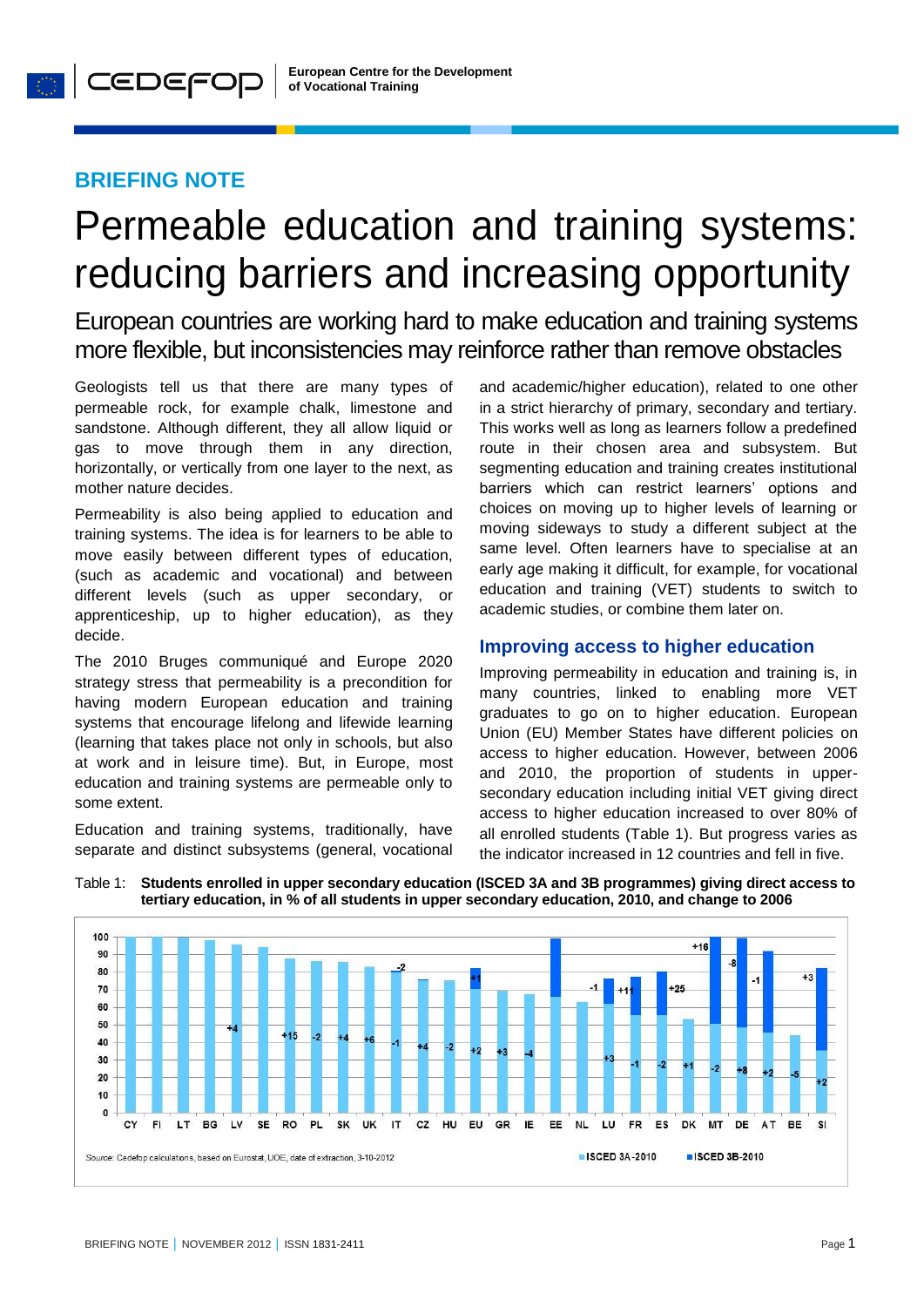Countries have different strategies to strengthen links between upper secondary and tertiary education. For example, the *Lehre mit matura* in Austria and the *Yrkesveien* in Norway allow vocational candidates to move directly to relevant studies at tertiary level.

## **Beyond access: recognising individual learning experiences**

Enabling and encouraging formal access to education or training, at any level, is important, but it is only a first step. Real permeability must enable learners to transfer and build on all types of their prior learning – formal, non-formal or informal – wherever that learning took place, at school, work or during leisure.

Consequently, deciding whether someone can:

- have access to certain forms of education and training;
- be admitted to a specific course or programme;
- be exempted from certain parts of it;
- have their prior learning recognised as equivalent to a particular qualification; and/or
- have the right to practise in an occupation:

should depend, not only on formal learning, but also recognise all types of prior learning. For learners this broader view of what is considered as relevant learning makes a substantial difference. It gives value to learning outcomes acquired over time and in different settings.

National practices emphasise recognition of formal qualifications for access or admission purposes. Exemptions from courses and programmes on the basis of prior learning – and so avoiding duplication – are less common and less-widely accepted. For example, universities generally grant access but allow only a few people to skip parts of a study programme because of prior learning  $(^1)$ . However, experiences with validation in countries such as Finland, France, Norway, the Netherlands and Portugal show that it is possible to move in this direction.

Over the past two decades there has been a steady development of European and national initiatives supporting validation, recognition and credit transfer (Box 1). Increasingly linked to emerging qualifications frameworks, these instruments may be seen as building blocks of a strategy to develop permeability in education and training.

#### Box 1: **European initiatives supporting permeability: validation, recognition, credit transfer and qualifications frameworks**

#### At European level

- Validation has been systematically promoted since European principles on validation of non-formal and informal learning were adopted in 2004. Following widespread experimentation in Member States, the European Commission has proposed a recommendation (2) on validating non-formal and informal learning.
- Recognition is pursued in two distinct ways. Networks of academic recognition centres (the European network of information centres (ENIC) and the national academic recognition information centres (NARIC) support learners and institutions with access to and progression in higher education. The EU's directive (2005/36) addresses relationships between professional qualifications and occupations in the labour market through systems of automatic recognition (for architects and health sector professions) and general recognition.
- Work on credit transfer is carried out through the European credit transfer system for higher education (ECTS) part of the Bologna process and the European credit system for VET (ECVET), which is based on the 2009 recommendation of the EU Council and Parliament.
- National qualifications frameworks (NQFs) classify qualifications according to a set of levels based on learning outcomes. NQF levels reflect what the holder of a certificate or diploma is expected to know, understand and be able to do. The European qualifications framework (EQF) covers all levels and types of qualifications (general, vocational and higher education and training). By linking or 'referencing' NQFs to the EQF, learners and employers will be able to compare the levels of qualifications awarded at home and by other countries.

European initiatives must be implemented nationally. Work to develop and implement NQFs seems to confirm that countries are giving priority to making systems more flexible and to strengthening permeability.

Approximately 30 European countries are developing or have designed comprehensive NQFs that cover all types and levels of qualifications. Comprehensive NQFs make it easier to see relationships between different types and levels of qualifications. In many

 $\overline{a}$ 

 $\overline{a}$ 

<sup>(</sup> 1 ) European inventory on validation of non-formal and informal learning, report on validation in higher education: <http://libserver.cedefop.europa.eu/vetelib/2011/77645.pdf>

 $($ <sup>2</sup> ) http://ec.europa.eu/education/lifelong-learning-policy/ informal\_en.htm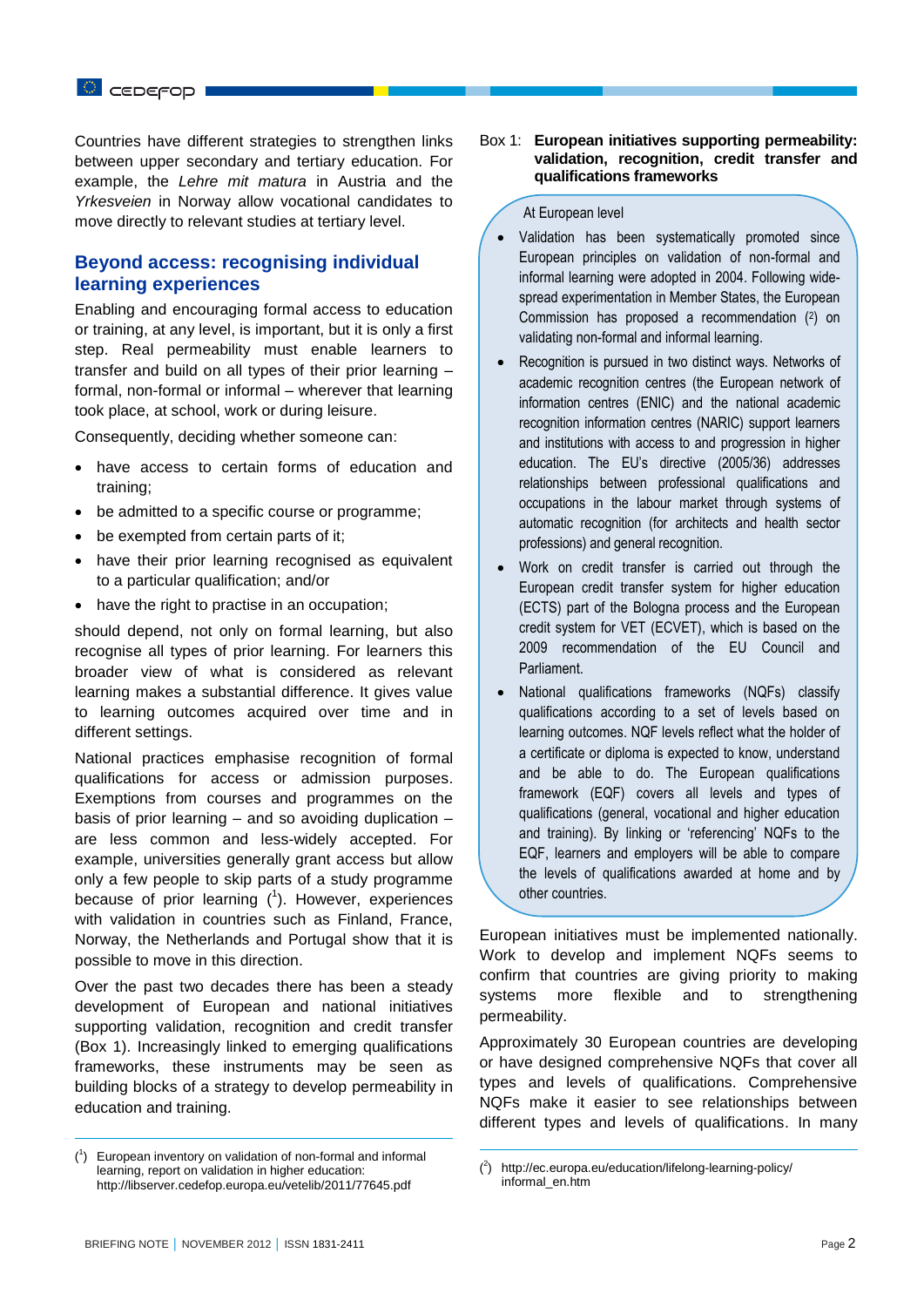

countries, NQFs have highlighted problems in relationships between general, vocational and academic qualifications. As a result, countries have found different ways to accommodate different types of qualifications. For example, in Germany, Ireland, and Lithuania NQFs combine all types of qualifications at all levels, including the higher ones, but Austria's NQF divides its higher levels into two parallel strands. One covers qualifications awarded by higher education institutions and the other professionally or vocationallyoriented qualifications awarded outside higher education institutions.

Some countries, such as Finland, the Netherlands, Sweden and Norway, are going further, using their NQFs to show links between initial and continuing education and training. NQFs are likely to become a key instrument for identifying all types of learning opportunities at the same or different levels.

## **Permeability and institutional reform**

Relationships between VET and higher education, institutional structures and education and training profiles significantly influence permeability.

A recent Cedefop study  $(^3)$  shows that developing VET at higher qualifications levels (EQF levels 5-8) is gaining momentum. Developments range from new institutions, Sweden, for example, has introduced advanced vocational education operating at EQF levels 5-7, to strengthening and refocusing existing professional bachelors. Germany, for example, has over 150 courses for professional bachelor degrees, which include practical experience and are fundamental to the trade and industry sectors. Access to professional bachelors requires completion of initial VET (dual system) and professional VET and some years of experience. Other examples are the *Brevet de technicien supérieur* in France, associated degrees in Belgium and the Netherlands, *Istruzione e formazione tecnica superiore* in Italy and higher certificates in Ireland. These qualifications are important for increasing permeability because they grant VET candidates access to tertiary education while, at the same time, improving job prospects because they of their value on the labour market.

The blurring borderline between VET and higher education is increasing permeability. To enable individuals to move vertically and horizontally through education and training systems entails providing relevant training at all levels. This requires strengthening vocational and professional elements of tertiary education and taking full account of the role played by general knowledge and transversal skills and competences at all levels of VET. Reducing initial VET to narrow technical skills would seriously limit individuals' ability to pursue lifelong and lifewide learning and so make permeability impossible.

## **Sinking permeability**

While many steps have been taken to make education and training systems more permeable, there is a danger that learners will continue to face barriers to their desired learning paths.

Validation, recognition, credit transfer and qualification frameworks are only slowly becoming permanent features of the European education and training landscape. In many cases, they cover only parts rather than the whole education and training system and, paradoxically, are reproducing the segmented and hierarchical structure they are meant to bridge.

For example, European credit transfer systems for VET and higher education are being developed separately, potentially reducing rather than increasing permeability. The situation for academic recognition is similar. Some centres in the academic recognition networks ENIC and NARIC support VET students and provide information on VET qualifications, but this is not a specific task of the network. A more systematic exchange of information on recognition of VET qualifications throughout Europe is needed.

There are similar problems with validation. Countries have largely chosen to develop validation arrangements linked to subsystems, such as VET and higher education. Few initiatives have emphasised the links between different subsystems and institutions. An exception is France where all qualifications registered in its NQF can also be awarded through validation.

Problems bridging different parts of the education and training system and their respective institutions are not confined to the public sector. A new Cedefop study  $(^4)$ on validating non-formal learning in European enterprises illustrates problems of coordination between the public and private sectors. While a large proportion of the 400 enterprises in the study have established validation systems to assess and record competences, hardly any interact with public validation systems developed in recent years. The study points

 $\overline{a}$ 

 $\overline{a}$ 

 $(^{3})$  Cedefop (2011), VET at higher education and training levels, <http://www.cedefop.europa.eu/EN/publications/18646.aspx>

 $($ <sup>4</sup> ) Cedefop (2012, forthcoming), The use of validation by enterprises for human resource and career development purposes